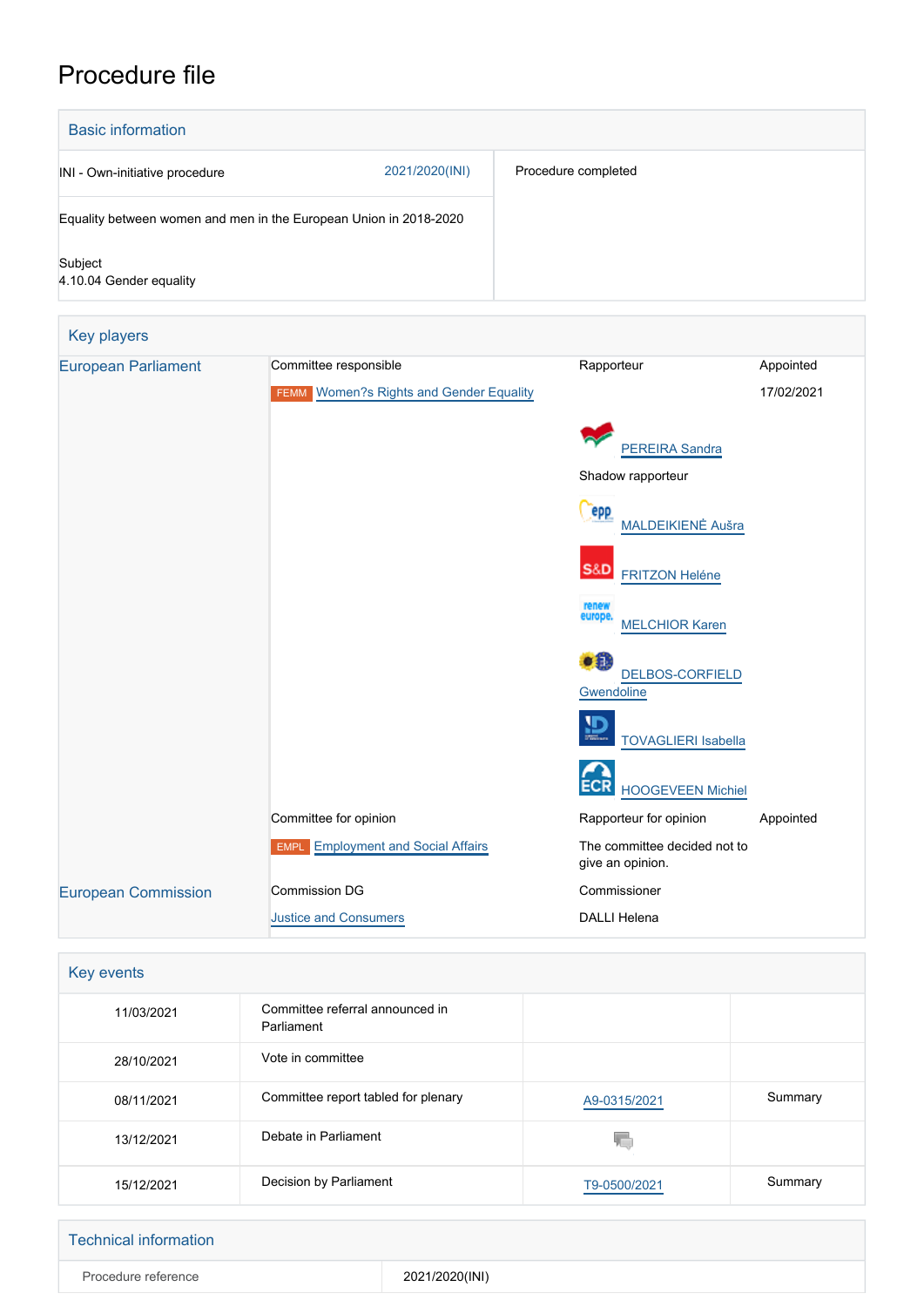| Procedure type             | INI - Own-initiative procedure |
|----------------------------|--------------------------------|
| Procedure subtype          | Annual report                  |
| Legal basis                | Rules of Procedure EP 54       |
| Other legal basis          | Rules of Procedure EP 159      |
| Stage reached in procedure | Procedure completed            |
| Committee dossier          | FEMM/9/01547                   |

### Documentation gateway

| Committee draft report                              | PE693.864    | 16/06/2021 | EP |         |
|-----------------------------------------------------|--------------|------------|----|---------|
| Amendments tabled in committee                      | PE696.288    | 19/07/2021 | EP |         |
| Committee report tabled for plenary, single reading | A9-0315/2021 | 08/11/2021 | EP | Summary |
| Text adopted by Parliament, single reading          | T9-0500/2021 | 15/12/2021 | EP | Summary |

## Equality between women and men in the European Union in 2018-2020

The Committee on Womens Rights and Gender Equality adopted the own-initiative report by Sandra PEREIRA (GUE/NGL, PT) on equality between women and men in the European Union in 2018-2020.

Womens rights are human rights and thus universal and indivisible, as enshrined in the Treaty on European Union and the Charter of Fundamental Rights. The struggle for gender equality and the promotion and protection of womens rights is a truly collective responsibility that requires faster progress and efforts by EU institutions and Member States.

The EU and its Member States must aim to combat inequalities and discrimination based on gender and sex, promote gender equality, and guarantee equal rights and treatment for women and men in all their diversity, as well as ensure that they have equal power and opportunities to shape society and their own lives. The COVID-19 pandemic has greatly affected womens lives and exacerbated existing gender inequalities in almost every respect.

#### A gender-equal economy

Members stressed that respect for the right to work, as well as equal pay and equal treatment, is an essential precondition for womens equal rights, economic independence and career fulfilment. They called on the Commission and the Member States to promote policies that aim to eliminate precarious work and involuntary part-time work in order to improve the situation for women in the labour market. Member States should tackle inequalities between men and women through policies that enhance the value of work, wages, labour conditions, and the living conditions of all workers and their families.

Moreover, the report stressed the importance for Member States to impose firm measures, including sanctions, when businesses fail to comply with labour legislation against gender discrimination and gender bias. The Commission and the Council are called on to ensure that all budget appropriations under the 2021-2027 multiannual financial framework respect the principle of equality between men and women and promote gender mainstreaming and gender budgeting in all EU policies.

#### The eradication of gender-based violence

The report underlined the need to combat the exploitation, inequalities, discrimination and violence affecting women, noting that harassment in the workplace leads to women being excluded from their chosen careers and sectors and constitutes a serious assault on their psychological and physical health. Members urged the EU and its Member States to devise Me Too legislation to combat sexual harassment in the workplace.

Members also noted that inequalities and economic and social pressures caused by COVID-19 lockdown measures, which entailed restrictions on movement and social isolation, led to an increase in violence against women with domestic violence increasing by as much as 30 % in some Member States during the first lockdown.

Stressing that sexual exploitation constitutes a serious form of violence affecting mostly women and children, Members highlighted the need for Member States to ensure adequate funding for social and psychological support and access to public services for victims of trafficking or sexual exploitation and specialised services dedicated to the social inclusion of vulnerable women and girls. Member States are urged to implement the Anti-Trafficking Directive in full and to desist from imprisoning or deporting potential victims as a matter of urgency.

#### Health, education, inclusion and poverty

The report noted that access to sexual, reproductive and other forms of healthcare for women is a fundamental right. Sexual and reproductive health and rights services are essential healthcare services that should be available to all, including migrant and refugee women. Member States are called on to tackle sexism and harmful gender stereotypes in their education systems and to combat gendered labour market segmentation in careers in science, technology, engineering and mathematics (STEM). Female participation in sporting activities should also be promoted.

Lastly, Members called for gender equality to be mainstreamed into all policymaking and to carry out gender impact assessments when setting up any new policy to help ensure a more coherent and evidence-based EU policy response to gender equality challenges.